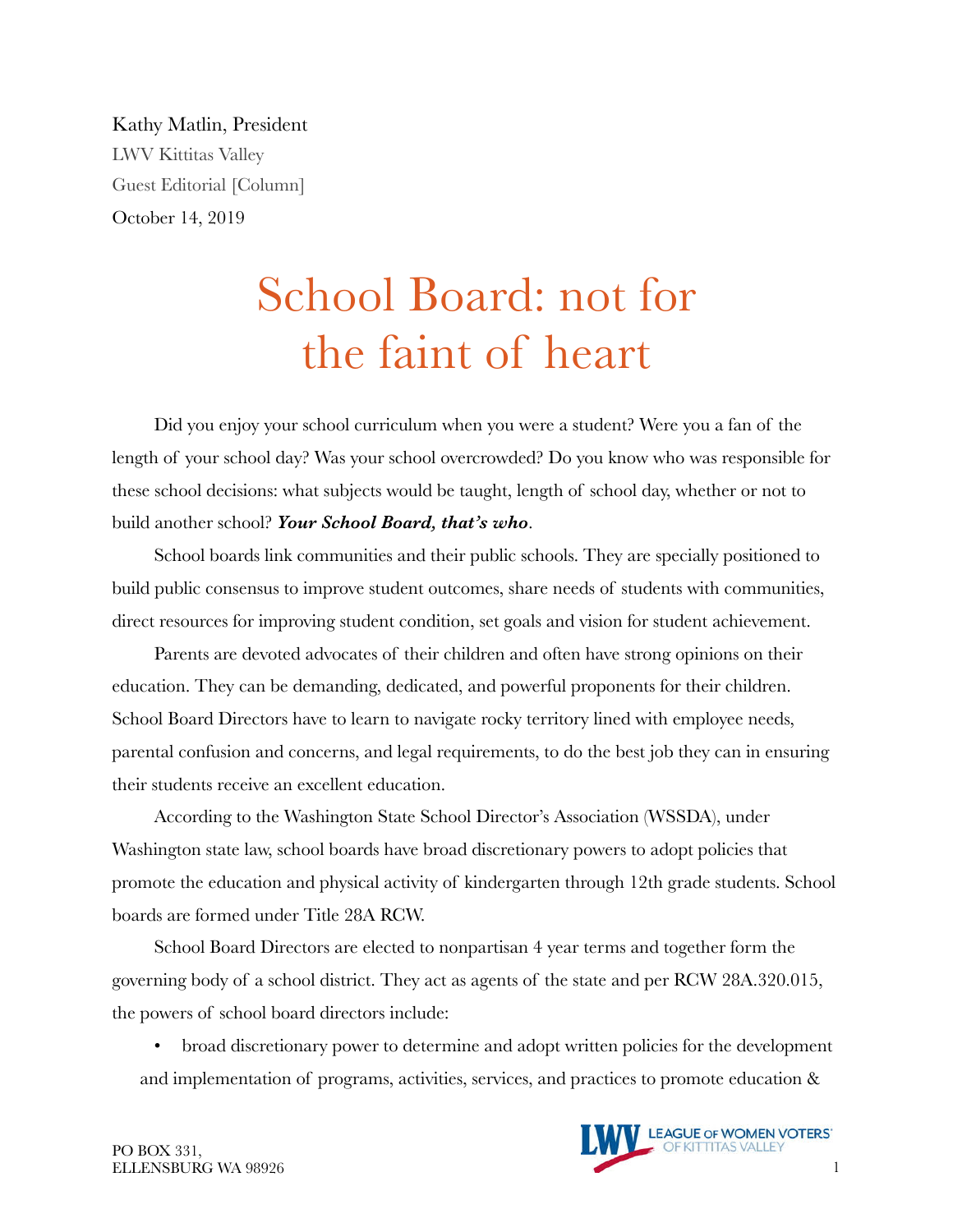daily physical activity of K-12 students; promote effective safe management and operation of the school district,

• responsibility for governance functions delegated by the Legislature. They also have implied duties to carry out what the Legislature authorizes, and which improves public school programs or improves the administration of school districts.

• hires, evaluates, and oversees school district superintendent.

As with other municipal governments, school boards must comply with open public meetings act (RCW 42.30).

## *How are school districts funded?*

Under Article IX of the Washington State Constitution, responsibility for funding public schools rests with our state legislature. It allocates funding and disburses it through the Office of Superintendent of Public Instruction (OSPI). For those living in a cave for the past half dozen years, the sad truth is that the Legislature has failed to fully fund public schools.

In 2007, two families sued the state over inadequate school funding. One of these families was named McCleary. In 2012, the Washington Supreme Court ordered the state Legislature to find a funding solution under its unanimous McCleary Decision. In 2014, the State Supreme Court found the Legislature in contempt for failing to establish a funding plan and fined the Legislature \$100,000 daily starting in 2015. These sanctions continued until June 2018, with the collected monies going towards education.

Basically, McCleary said that relying on local levies or federal funding was unstable and unfair and therefore, unconstitutional. Before McCleary, funds are raised primarily through property taxes and local levies collected by the state and redistributed to the various school districts.

In 2017, the governor and Legislature approved a complex property tax plan that raises the statewide tax and phases in limits on future tax revenues collected by school districts through local levies. In November 2018, the Court ruled that Washington had not fully satisfied conditions of the McCleary decision so lawmakers added an additional \$776 million to school funding pot statewide.